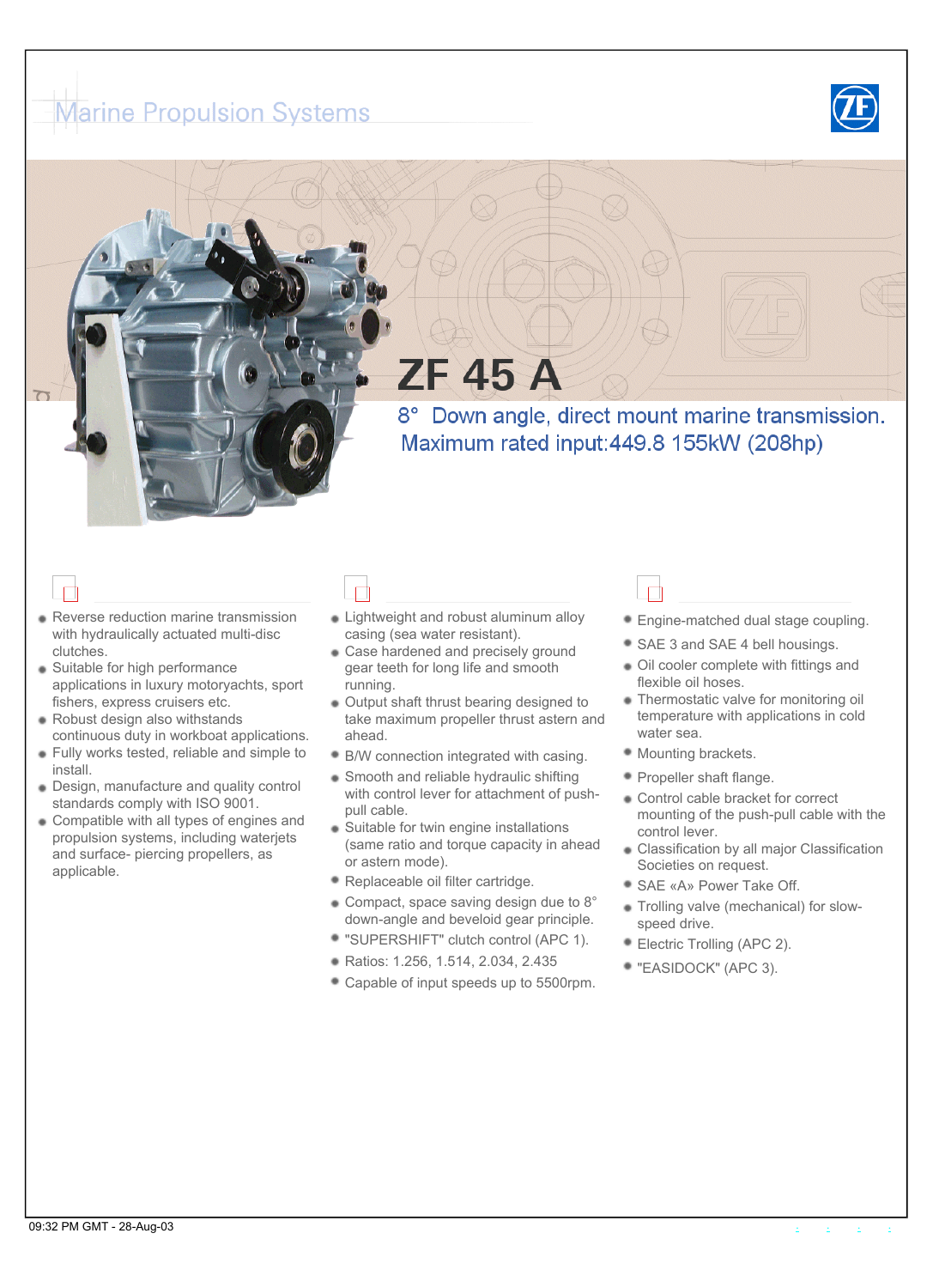

<span id="page-1-2"></span><span id="page-1-1"></span><span id="page-1-0"></span> $ZF45A$ 

| <b>RATIOS</b> |         |           | <b>MAX. TORQUE</b> |        | POWER/RPM |          |     | SAMPLE POWER CAPACITIES |     |           |     | MAX.       |
|---------------|---------|-----------|--------------------|--------|-----------|----------|-----|-------------------------|-----|-----------|-----|------------|
| 'A' Pos       | 'B' Pos | <b>NM</b> | ftlb               | kW     | hp        | kW       | hp  | <b>kW</b>               | hp  | <b>kW</b> | hp  | <b>RPM</b> |
|               |         |           |                    |        |           | 2600 rpm |     | 2800 rpm                |     | 3300 rpm  |     |            |
| .256          | 1.256   | 450       | 332                | 0.0471 | 0.0632    | 123      | 164 | 132                     | 177 | 155       | 209 | 5500       |
| 1.514         | 1.514   | 450       | 332                | 0.0471 | 0.0632    | 123      | 164 | 132                     | 177 | 155       | 209 | 5500       |
| 2.034         | 2.034   | 450       | 332                | 0.0471 | 0.0632    | 123      | 164 | 132                     | 177 | 155       | 209 | 5500       |
| 2.435         | 2.435   | 420       | 310                | 0.0440 | 0.0590    | 114      | 153 | 123                     | 165 | 145       | 195 | 5500       |

 $\Box$ 

| <b>RATIOS</b> |         |           | <b>MAX. TORQUE</b><br>POWER/RPM |        |        |     | <b>SAMPLE POWER CAPACITIES</b> | MAX. |          |          |     |            |
|---------------|---------|-----------|---------------------------------|--------|--------|-----|--------------------------------|------|----------|----------|-----|------------|
| 'A' Pos       | 'B' Pos | <b>NM</b> | ftlb                            | kW     | hp     | kW  | hp                             | kW   | hp       | kW       | hp  | <b>RPM</b> |
|               |         |           |                                 |        |        |     | 4000 rpm                       |      | 4400 rpm | 4800 rpm |     |            |
| 1.256         | .256    | 450       | 332                             | 0.0471 | 0.0632 | 188 | 253                            | 207  | 278      | 226      | 303 | 5500       |
| 1.514         | .514    | 450       | 332                             | 0.0471 | 0.0632 | 188 | 253                            | 207  | 278      | 226      | 303 | 5500       |
| 2.034         | 2.034   | 450       | 332                             | 0.0471 | 0.0632 | 188 | 253                            | 207  | 278      | 226      | 303 | 5500       |
| 2.435         | 2.435   | 420       | 310                             | 0.0440 | 0.0590 | 76  | 236                            | 194  | 259      | 211      | 283 | 5500       |

| <b>RATIOS</b> |         |           | <b>MAX. TORQUE</b><br>POWER/RPM |           |        | <b>SAMPLE POWER CAPACITIES</b> |          |          |     |          |     | MAX.       |
|---------------|---------|-----------|---------------------------------|-----------|--------|--------------------------------|----------|----------|-----|----------|-----|------------|
| 'A' Pos       | 'B' Pos | <b>NM</b> | ftlb                            | <b>kW</b> | hp     | kW                             | hp       | kW       | hp  | kW       | hp  | <b>RPM</b> |
|               |         |           |                                 |           |        |                                | 2100 rpm | 2500 rpm |     | 2800 rpm |     |            |
| 1.256         | .256    | 430       | 317                             | 0.0450    | 0.0604 | 95                             | 127      | 113      | 151 | 126      | 169 | 5500       |
| 1.514         | 1.514   | 430       | 317                             | 0.0450    | 0.0604 | 95                             | 127      | 113      | 151 | 126      | 169 | 5500       |
| 2.034         | 2.034   | 430       | 317                             | 0.0450    | 0.0604 | 95                             | 127      | 113      | 151 | 126      | 169 | 5500       |
| 2.435         | 2.435   | 399       | 294                             | 0.0418    | 0.0560 | 88                             | 118      | 104      | 140 |          | 157 | 5500       |

 $\Box$ 

| <b>RATIOS</b> |         |           | <b>MAX. TORQUE</b><br>POWER/RPM |           |        | SAMPLE POWER CAPACITIES | MAX.     |    |          |          |     |            |
|---------------|---------|-----------|---------------------------------|-----------|--------|-------------------------|----------|----|----------|----------|-----|------------|
| 'A' Pos       | 'B' Pos | <b>NM</b> | ftlb                            | <b>kW</b> | hp     | kW                      | hp       | kW | hp       | kW       | hp  | <b>RPM</b> |
|               |         |           |                                 |           |        |                         | 2100 rpm |    | 2500 rpm | 2800 rpm |     |            |
| 1.256         | 1.256   | 365       | 269                             | 0.0382    | 0.0513 | 80                      | 108      | 96 | 128      | 107      | 144 | 5500       |
| 1.514         | 1.514   | 365       | 269                             | 0.0382    | 0.0513 | 80                      | 108      | 96 | 128      | 107      | 144 | 5500       |
| 2.034         | 2.034   | 365       | 269                             | 0.0382    | 0.0513 | 80                      | 108      | 96 | 128      | 107      | 144 | 5500       |
| 2.435         | 2.435   | 341       | 252                             | 0.0357    | 0.0479 | 75                      | 101      | 89 | 120      | 100      | 134 | 5500       |

 $\Box$ 

| <b>RATIOS</b> |         |           | <b>MAX. TORQUE</b><br>POWER/RPM |        |        | SAMPLE POWER CAPACITIES |          |           |    |           |          | <b>MAX</b> |
|---------------|---------|-----------|---------------------------------|--------|--------|-------------------------|----------|-----------|----|-----------|----------|------------|
| 'A' Pos       | 'B' Pos | <b>NM</b> | ftlb                            | kW     | hp     | kW                      | hp       | <b>kW</b> | hp | <b>kW</b> | hp       | <b>RPM</b> |
|               |         |           |                                 |        |        |                         | 1800 rpm | 2100 rpm  |    |           | 2400 rpm |            |
| 1.256         | 1.256   | 298       | 220                             | 0.0312 | 0.0418 | 56                      | 75       | 66        | 88 | 75        | 100      | 3200       |
| 1.514         | .514    | 298       | 220                             | 0.0312 | 0.0418 | 56                      | 75       | 66        | 88 | 75        | 100      | 3200       |
| 2.034         | 2.034   | 298       | 220                             | 0.0312 | 0.0418 | 56                      | 75       | 66        | 88 | 75        | 100      | 3200       |
| 2.435         | 2.435   | 274       | 202                             | 0.0287 | 0.0385 | 52                      | 69       | 60        | 81 | 69        | 92       | 3200       |

"A" POS = continuous running position (normally AHEAD). "B" POS = reverse position. B/W = Borg Warner adaptor.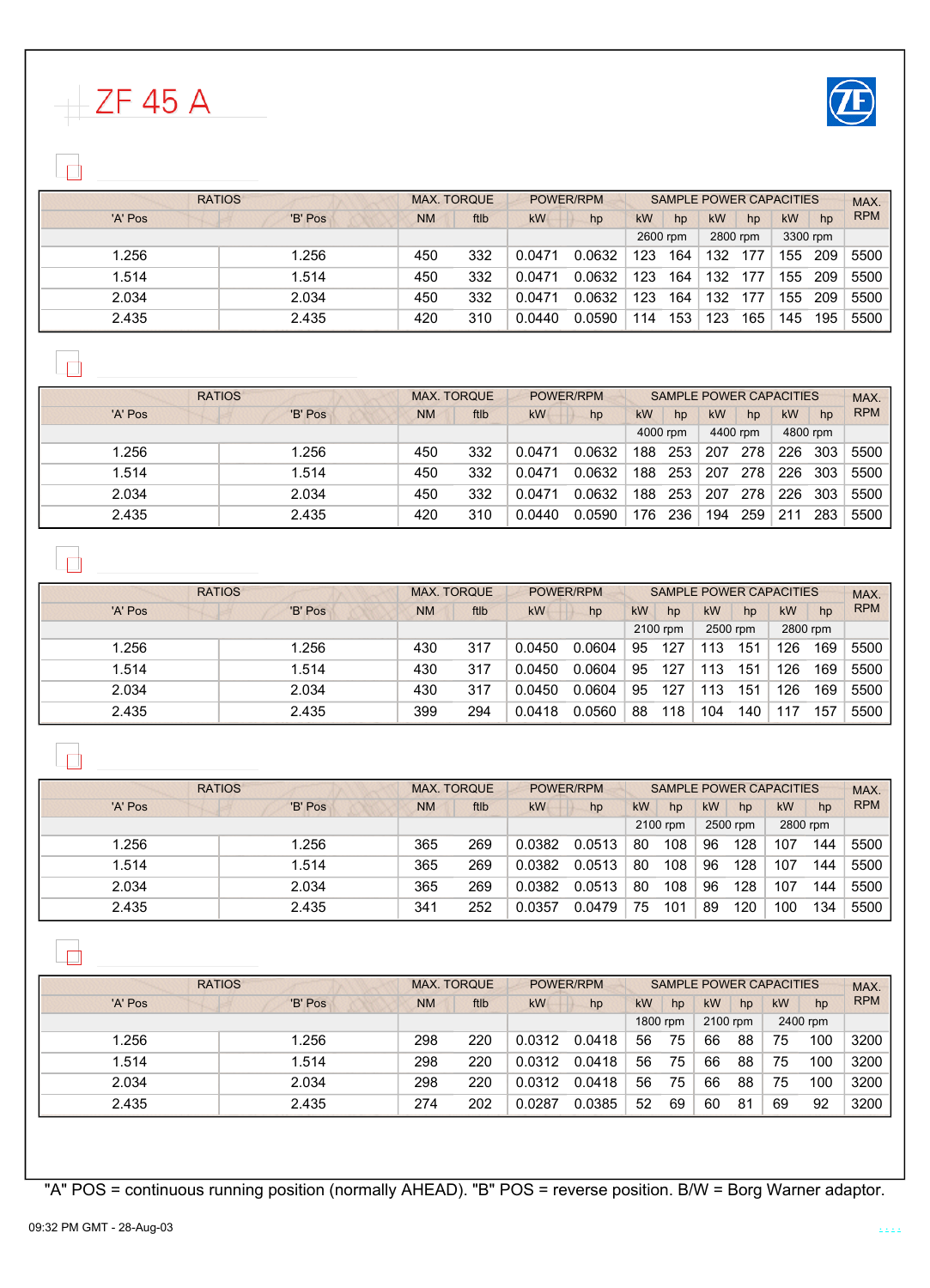<span id="page-2-2"></span><span id="page-2-1"></span><span id="page-2-0"></span>